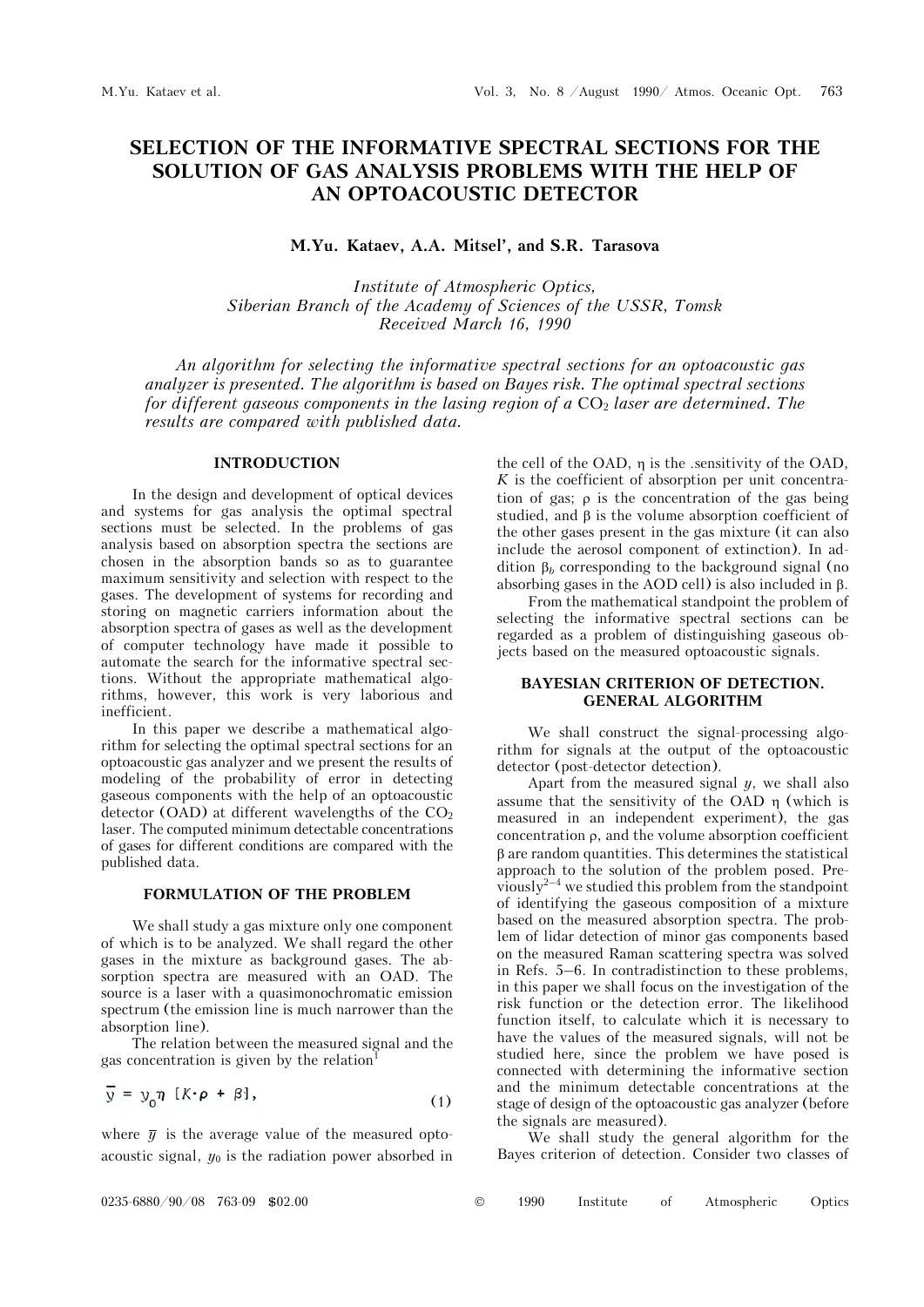states  $Y_1$  and  $Y_2$ , to one of which  $y$  can belong. The detection problem reduces to checking the statistical hypothesis  $H_1$  that the measured parameter  $y$  belongs to the class of final states  $Y_{H_1} \equiv Y_1$  as opposed to the alternative  $H_2$  according to which the measured parameter y belongs to the class  $Y_{H_2} \equiv Y_2$ . The classes of states  $Y_1$  and  $Y_2$  are fixed by the conditional probability densities  $P(y|H_1)$  and  $P(y|H_2)$ . The fact that the signal *y* belongs to the class of results  $Y_1$  is, in turn, connected with the fact that the concentration of the gas  $\rho$  belongs to the class of states  $X_i$ ,  $i = 1, 2$ .

One of the main characteristics determining the quality of the decision rule is the average risk (or the classification error). The expression for the average risk has the form<sup>7</sup>

$$
R = qW_{11} + pW_{21} + q(W_{12} - W_{11}) \cdot \varepsilon_1 -
$$
  
-  $p(W_{21} - W_{22}) \cdot (1 - \varepsilon_2),$  (2)

where  $W_{ij}$  are the elements of the matrix of losses  $(W_{11}, W_{22})$  are the costs of a correct solution when the hypothesis  $H_1$  and  $H_2$ , respectively, are adopted;  $W_{12}$ is the cost of an error of the first kind, i.e., adopting the solution  $y \in Y_2$ , when in reality  $y \in Y_2$ ; is the price of an error of the second kind);  $q$  and  $p = 1 - q$ are the *a priori* probabilities of the fact that the unknown parameter  $\rho$  belongs to nonintersecting classes of states  $X_1$  and  $X_2$ . The probabilities of errors of the first kind  $\varepsilon_1$  and errors of the second kind  $\varepsilon_2$ , appearing in Eq. (2), are determined by the following formulas:

$$
\varepsilon_{1} = \int_{\mathbf{x}_{1}} \omega_{1}(\rho) \int_{\mathbf{x}_{2}} P\left[\mathbf{y} | \rho \in X_{1}\right] \int_{\mathbf{x}_{2}} v(\eta) \varphi(\beta) d\eta d\beta d\rho \mathbf{dy},
$$
\n(3)

$$
\varepsilon_{2} = \int_{X_{2}} \omega_{2}(\rho) \int_{Y_{1}} P[y|\rho \in X_{2}] \int_{Y} v(\eta)\varphi(\beta) \, d\eta d\beta d\rho dy.
$$
\n(4)

where  $v(\eta)$ ,  $\varphi(\beta)$  are the probability distributions of the random quantities  $\eta$  and  $\beta$ ;  $\omega_1(\rho)$ ,  $\omega_2(\rho)$  are the *a priori* distributions of the random quantity  $\rho$  in the hypotheses  $H_1$  and  $H_2$ , respectively. Since  $\eta$  and  $\beta$  are the "interfering" parameters, the distributions  $v(\eta)$ and  $\varphi(\beta)$  in both hypotheses were assumed to be identical.

To calculate the probabilities of the errors  $\varepsilon_1$  and  $\varepsilon_2$  based on the formulas (3) and (4) it is necessary to determine the boundary of the mutually complementary regions  $Y_1$  and  $Y_2$  or, in other words, to find the intervals  $Y_1$  and  $Y_2$ . The interval  $Y_1$  (or  $Y_2$ ) is determined from the condition of minimum average risk *R* and is found from the following equation:<sup>7,8</sup>

$$
q \left[W_{12} - W_{11}\right] \int \omega_1(\rho) \iint \nu(\eta) \varphi(\beta) P\left[y|\rho \in X_1\right] d\eta d\beta d\rho
$$
  
\n
$$
= p \left[W_{21} - W_{22}\right] \times
$$
  
\n
$$
\times \int \omega_2(\rho) \iint \nu(\eta) \varphi(\beta) P\left[y|\rho \in X_2\right] d\eta d\beta d\rho.
$$
  
\n
$$
X_2 \tag{5}
$$

The value  $y = u$  satisfying this equation is the boundary of the intervals  $Y_1$  and  $Y_2$ .

Thus if the distributions  $\omega_1(\rho)$ ,  $p(y|\rho \in X_1)$ ,  $i = 1, 2, \nu(\eta)$ ,  $\varphi(\beta)$  are known, the average risk owing to the adoption of one of the hypotheses  $H_1 - y \in Y_1$ or  $H_2 - y \in Y_2$  (correspondingly,  $\rho \in X_1$  or  $\rho \in X_1$ ) can be calculated from the formulas (2)–(5). It should be noted that in calculating the risk using the formulas (2)–(5) the measured signals themselves are not required, and therefore the calculations can be performed before the measurements are made.

## **SEARCH CRITERION FOR OPTIMAL SPECTRAL SECTIONS**

We shall now determine the search criterion for informative spectral sections. The distributions  $p(y | \rho \in X_1)$  are functions of the mass absorption coefficient *K*, which, in turn, is determined by the spectroscopic information and depends on the wavelength. The absorption coefficient  $\beta$  of the background gases also depends on the wavelength.

Thus the average risk *R* is a function of the wavelength  $\lambda$ . As the wavelength varies over the selected spectral range for the given values of  $\bar{\rho}_1$ ,  $\bar{\rho}_2$ ,  $\sigma_{\rho_1}^2$ ,  $\sigma_{\rho_2}^2$  (determining the *a priori* distributions  $\omega_1(\rho)$ ) and  $\omega_2(\rho)$  and concentrations of the background gases, which appear in  $\beta$ , the value of the risk will also vary. The wavelength  $\lambda_0$  for which the risk *R* is minimum in some wavelength range will be the optimal wavelength for the gas  $\rho$  under study. The criterion of optimality can be written in the form

$$
R(\lambda) \to \min_{\lambda} \tag{6}
$$

or

$$
R(\lambda) \le R_0, \tag{6a}
$$

where  $R_0$  is the threshold value of the average risk.

For wavelength-tunable lasers (for example,  $CO<sub>2</sub>$ lasers, as well as others) it is most convenient to minimize  $R$  not with respect to  $\lambda$ , but rather with respect to the known values  $K_1 = K(\lambda_1)$ .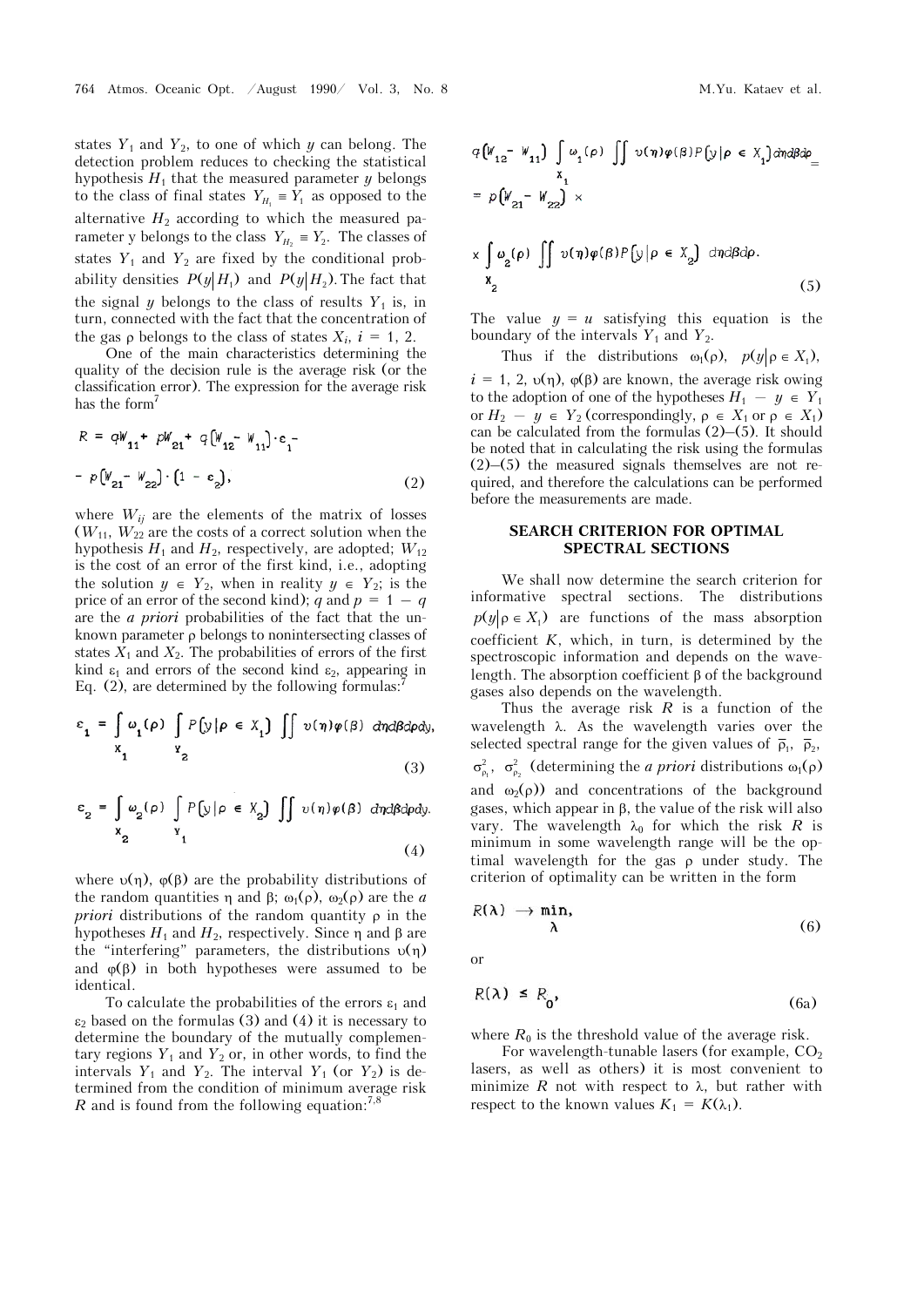## **CALCULATION OF THE AVERAGE RISK**

The calculation of the average risk R reduces to calculating the probabilities of the errors  $\varepsilon_1$  and  $\varepsilon_2$  of the first and second kind. In order to calculate the integrals  $\varepsilon_1$  and  $\varepsilon_2$  analytically it is necessary to know the form of the probability distributions of all parameters appearing in Eqs. (3) and (4). We shall study these distributions.

1. We shall assume that the conditional distributions  $P(y|H_1)$  in both hypotheses are normal distributions with the parameters  $\tilde{M}_1$ ,  $\sigma_{y_1}^2$ , where  $\tilde{M}_1$ ,  $\sigma_{y_1}^2$ are the average values and the variances  $(i = 1, 2)$ .

2. The distribution  $v(\eta)$  is a normal distribution with the parameters  $M_{\eta}$  and  $\sigma_{\eta}^2$ .

3. We shall approximate the *a priori* distribution  $\omega_1(\rho)$  by the following types of distributions: a)  $\delta$ -function  $\omega_1(\rho) = \delta(\rho - \overline{\rho})$ ; b) normal distribution with the parameters  $\bar{\rho}$  and  $\sigma_{\rho}^2$ ; and, c) gamma distribution  $\Gamma(a, b)$  with the parameters  $a = \overline{\rho} / \sigma_o^2$  and  $b = \overline{\rho}^2 \sigma_o^2$ .

4. We shall assume that the distribution  $\omega_2(\rho)$  is a  $\delta$ -function  $\omega_2(\rho) = \sigma(\rho - \overline{\rho}_2)$  with the parameter  $\bar{\rho}_2 = 0.$ 

5. The distribution  $\varphi(\beta)$  is a  $\delta$ -function.

As a result we obtain the following expressions for the error  $\varepsilon_1$ .

The case (a)

$$
\varepsilon_1 = \frac{1}{2} \left[ 1 - \Phi \left[ \mathcal{E}_1 \right] \right]. \tag{7}
$$

The case (b)

$$
\varepsilon_{1} = \frac{c}{\sqrt{2\pi} \sigma_{\rho}} \times
$$
  
 
$$
\times \int_{0}^{\infty} \exp\left\{-\frac{(\rho - \bar{\rho})^{2}}{2\sigma_{\rho}^{2}}\right\} \frac{1}{2} \left[1 - \Phi\big(\mathcal{E}_{1}(\rho)\big)\right] d\rho.
$$
 (8)

The case (c)

$$
\varepsilon_1 = \frac{a^b}{\Gamma(b)} \int\limits_0^\infty \rho^{b-1} e^{-a\rho} \frac{1}{2} \left[ 1 - \Phi\big(\mathcal{G}_1(\rho)\big) \right] d\rho. \tag{9}
$$

The error  $\varepsilon_2$  for all cases is calculated based on the formula

$$
\varepsilon_2 = \frac{1}{2} \left[ 1 - \Phi \left( g_2 \right) \right]. \tag{10}
$$

In Eqs. (7)–(10)  $\Phi(g)$  is the error function

$$
\left(\Phi(g)=\frac{2}{\sqrt{\pi}}\int\limits_{0}^{g}e^{-t^{2}}dt\right);
$$

 $\Gamma(b)$  is the gamma function; *c* is a normalization constant  $(c = 2 / (1 + \Phi(\overline{p} / \sqrt{2}\sigma_{0}))$  for  $\overline{p} / \sigma_{0} > 3$ ,  $c \approx 1$ . The parameters  $g_1$ ,  $g_1(\rho)$ , and  $g_2$  are

$$
\mathcal{E}_1 = \frac{\mathcal{N}_1 - u}{\sqrt{2} \sigma_1} ; \mathcal{E}_1(\rho) = \frac{E_1 - u}{\sqrt{2} \Sigma_1} ; \mathcal{E}_2 = \frac{u - \mathcal{N}_2}{\sqrt{2} \sigma_2} , (11)
$$

where

$$
M_{1} = M_{\eta} y_{0} (K\bar{\rho} + \beta), M_{2} = M_{\eta} y_{0} \beta, E_{1} = M_{1} + M_{\eta} y_{0} v, (12)
$$
  
\n
$$
\sum_{1} = \sigma_{1} \left\{ 1 + \frac{1}{\sigma_{1}^{2}} \sigma_{\eta}^{2} y_{0}^{2} (K\bar{\rho} + \beta)^{2} \times \right\}
$$
  
\n
$$
\times \left[ \left[ 1 + \frac{v}{K\bar{\rho} + \beta} \right]_{0}^{2} - 1 \right] \right\}^{1/2}, (13)
$$
  
\n
$$
\sigma_{1} = \left\{ \sigma_{y_{1}}^{2} + \sigma_{\eta}^{2} y_{0}^{2} (K\bar{\rho} + \beta)^{2} \right\}^{1/2},
$$
  
\n
$$
\sigma_{2} = \left\{ \sigma_{y_{2}}^{2} + \sigma_{\eta}^{2} y_{0}^{2} \beta^{2} \right\}^{1/2}, v = K(\rho - \bar{\rho}),
$$
  
\n(14)

where *u* is the boundary of the interval  $Y_1$  and  $Y_2$ , determined from the solution of Eq. (5), which assumes the following form after the distributions  $p(y | \rho \in X_1)$ ,  $v(\eta)$  and  $\varphi(\beta)$ , given above, are substituted into it and the integrations over  $d\eta$  and  $d\beta$  are performed:

$$
q(W_{12} - W_{11}) \times
$$
  
\n
$$
\times \int_{x_1}^{\infty} \omega_1(\rho) \frac{1}{\sqrt{2\pi} \Sigma_1} \exp\left\{-\frac{1}{2\Sigma_1^2} \left(y - E_1(\rho)\right)^2\right\} d\rho =
$$
  
\n
$$
= \rho[W_{21} - W_{22}] \frac{1}{\sqrt{2\pi} \sigma_2} \exp\left\{-\frac{1}{2\sigma_2^2} \left(y - M_2\right)^2\right\}.
$$
 (15)

For  $\omega_1(\rho) = \delta(\rho - \overline{\rho})$ ,  $\Sigma_1 \rightarrow \sigma_1$ ,  $E_1 \rightarrow M_1$ .

We note that the formulas  $(7)$ – $(10)$  and Eq.  $(15)$ are valid when the following conditions are satisfied:

$$
\frac{M_{\eta}}{\sqrt{2} \sigma_{\eta}} \frac{\sigma_{\gamma_2}}{\sigma_2} > 3, \qquad \frac{M_{\eta}}{\sqrt{2} \sigma_{\eta}} \frac{\sigma_{\gamma_1}}{\Sigma_1} > 3. \tag{16}
$$

The formulas obtained make it possible to determine the informative spectral sections for the solution of the problem of detection when two hypothesis are checked:  $H_2$   $-$  the gas is not present in the mixture and  $H_1$  – the gas is present in the mixture. In our opinion, it is the choice of precisely these hypotheses that best corresponds to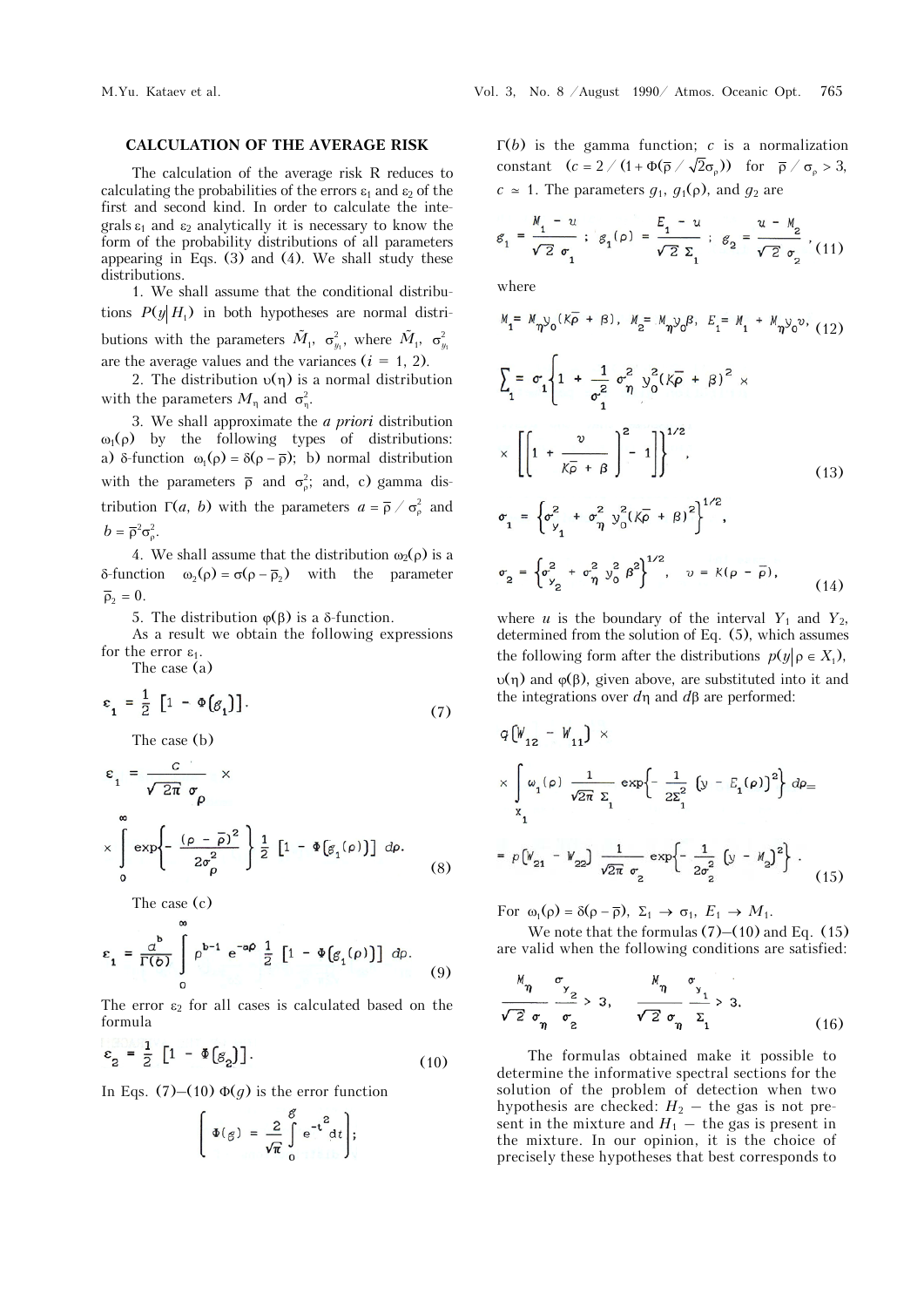the solution of the problem posed. Indeed, if the magnitude of the risk for some wavelength  $\lambda R(\lambda) \leq R_0(\lambda)$ , where  $R_0(\lambda)$  is the threshold value, then the device should "feel" the presence of the gas in the mixture, when in reality the gas is present in the mixture and, vice versa, the device will not "feel" the gas when in reality it is not present in the mixture or its concentration is much lower than assumed in the hypothesis  $H_1$ . The value of the concentration of the gas, for which  $R(\lambda, \rho) = R_0$ , can be regarded as the minimum detectable concentration at the given wavelength  $\lambda$ for the given characteristics of the OAD.

# **SEARCH FOR THE INFORMATIVE WAVELENGTHS IN THE SPECTRAL LASING RANGE OF A CO LASER**

As an example we shall study the spectral lasing of a tunable  $CO<sub>2</sub>$  laser. Table I gives the transitions of the  $CO<sub>2</sub>$  laser and the wavelengths and absorption coefficients of six gases. The lasing wavelengths were taken from Ref. 9. We calculated the absorption coefficients of  $H_2O$ ,  $CO_2$ , and  $O_3$  with the help of the LARA package<sup>10</sup> based on data from the atlas Ref. 11. The data on the absorption coefficients of the other gases were taken from sources in the literature. $9,12-15$ 

The absorption coefficient  $\beta$  for the *j*th gas studied was calculated from the formula

$$
\beta_{j} = \sum_{1 \neq j}^{4} K_{1} \rho_{1}^{b_{+}} K_{H_{2}0} \rho_{H_{2}0}^{b_{+}} \alpha_{c}^{+} \alpha_{a}^{+} \beta_{p},
$$
\n(17)

where  $\rho_c^b$  are the background values of the concentrations, presented in Table II;  $\alpha_c$  is the continuous-absorption coefficient of  $H_2O$ , calculated from the empirical formula of Ref. 17; and,  $\alpha_a$  is the aerosol extinction coefficient, taken from Ref. 18. The coefficients of selective absorption  $K_{\text{H}_2\text{O}}$  are given in Table I. The values of the moisture content were set equal to 3.0 and 14  $g/m<sup>3</sup>$  in order to simulate different levels of the "background" absorption. The background absorption coefficient  $\beta_b$ , determining the background signal when no absorbing gases are present in the OAD cell, was assumed to be equal to  $10^{-7}$  cm<sup>-1</sup> (Ref. 19).

The signals  $y$  were calculated for typical values of the parameters of the laser optoacoustic system:  $y_0 = 0.1$  W,  $\eta = 100$  V/(W · cm<sup>-1</sup>). The error in measuring the quantities  $y$  and  $\eta$  was assumed to be equal to 5%, i.e.,  $\sigma_{y_1} = 0.05M_1$  (*i* = 1, 2) where  $M_1$ are determined by the expressions (12) and  $\sigma_n = 0.05 M_n$ .

The risk was calculated for the following values of the elements of the matrix of losses:  $W_{11} = W_{12} = 0$ ;  $W_{12} = W_{11} = 1$ . The *a priori* probabilities were assumed to be equal to one another;  $q = p = 0.5$ . The distribution  $\omega_1(\rho)$  was approximated by the normal law with the parameter  $\bar{\rho}$  and  $\sigma_{\rho} = 0.1 \bar{\rho}$ .

|         | Transition   Wavelength | $H_{2}O^{*}$          | $\cos^*$              | $NH_{3}$ of          | $\circ_{_3}^\ast$     | $C_2H_4$             | $C_{6}H_{6}$         |
|---------|-------------------------|-----------------------|-----------------------|----------------------|-----------------------|----------------------|----------------------|
|         | μm                      |                       |                       | Refs. 12-14          |                       | of Ref. $9$          | of Ref. 15           |
| 9R(30)  | 9.220                   | $2.905 \cdot 10^{-6}$ | $1.999 \cdot 10^{-3}$ | $7.25 \cdot 10^{+1}$ | $8.787 \cdot 10^{-2}$ | $1.50 \cdot 10^{-1}$ | $9.3 \cdot 10^{-4}$  |
| 9R(20)  | 9.271                   | $1.966 \cdot 10^{-6}$ | $3.358 \cdot 10^{-3}$ | $2.70 \cdot 10^{-2}$ | $9.367 \cdot 10^{-2}$ | $1.13 \cdot 10^{-1}$ | $9.3 \cdot 10^{-4}$  |
| 9P(10)  | 9.473                   | $1.231 \cdot 10^{-4}$ | $2.844 \cdot 10^{-3}$ | $3.60 \cdot 10^{-1}$ | $5.725 \cdot 10^{+0}$ | $4.27 \cdot 10^{-1}$ | $6.33 \cdot 10^{-1}$ |
| 9P(12)  | 9.488                   | $1.614 \cdot 10^{-6}$ | $3.046 \cdot 10^{-3}$ | $9.40 \cdot 10^{-1}$ | $1.054 \cdot 10^{+1}$ | $1.88 \cdot 10^{-1}$ | $5.53 \cdot 10^{-1}$ |
| 9P(14)  | 9.504                   | $3.603 \cdot 10^{-6}$ | $3.174 \cdot 10^{-3}$ | $3.10 \cdot 10^{-1}$ | $1.171 \cdot 10^{+1}$ | $1.76 \cdot 10^{-1}$ | $7.54 \cdot 10^{-1}$ |
| 9P(24)  | 9.586                   | $1.223 \cdot 10^{-6}$ | $2.661 \cdot 10^{-3}$ | $4.30 \cdot 10^{-1}$ | $4.403 \cdot 10^{-1}$ | $4.52 \cdot 10^{-1}$ | $4.52 \cdot 10^{-1}$ |
| 9P(26)  | 9.603                   | $1.621 \cdot 10^{-6}$ | $2.385 \cdot 10^{-3}$ | $1.00 \cdot 10^{-1}$ | $5.244 \cdot 10^{+0}$ | $3.02 \cdot 10^{-1}$ | $5.03 \cdot 10^{-1}$ |
| 9P(28)  | 9.621                   | $5.689 \cdot 10^{-5}$ | $2.092 \cdot 10^{-3}$ | $6.00 \cdot 10^{-2}$ | $7.966 \cdot 10^{+0}$ | $2.36 \cdot 10^{-1}$ | $1.13 \cdot 10^{+0}$ |
| 9P(30)  | 9.639                   | $9.758 \cdot 10^{-7}$ | $1.793 \cdot 10^{-3}$ | $8.20 \cdot 10^{-2}$ | $5.084 \cdot 10^{+0}$ | $1.26 \cdot 10^{+0}$ | $2.01 \cdot 10^{+0}$ |
| 10R(20) | 10.247                  | $6.665 \cdot 10^{-4}$ | $2.532 \cdot 10^{-3}$ | $3.60 \cdot 10^{-1}$ | $8.687 \cdot 10^{-2}$ | $1.34 \cdot 10^{+0}$ | $3.02 \cdot 10^{-3}$ |
| 10R(18) | 10.260                  | $4.406 \cdot 10^{-6}$ | $2.661 \cdot 10^{-3}$ | $2.30 \cdot 10^{-1}$ | $7.486 \cdot 10^{-2}$ | $1.01 \cdot 10^{+0}$ | $3.52 \cdot 10^{-3}$ |
| 10R(10) | 10.318                  | $7.063 \cdot 10^{-7}$ | $2.294 \cdot 10^{-3}$ | $6.30 \cdot 10^{-1}$ | $2.382 \cdot 10^{-2}$ | $1.63 \cdot 10^{+0}$ | $1.76 \cdot 10^{-3}$ |
| 10R(8)  | 10.333                  | $1.284 \cdot 10^{-6}$ | $2.018 \cdot 10^{-3}$ | $2.46 \cdot 10^{+0}$ | $1.631 \cdot 10^{-2}$ | $1.26 \cdot 10^{+0}$ | $1.38 \cdot 10^{-3}$ |
| 10P(12) | 10.513                  | $7.656 \cdot 10^{-7}$ | $2.275 \cdot 10^{-3}$ | $5.70 \cdot 10^{-1}$ | $7.106 \cdot 10^{-4}$ | $5.03 \cdot 10^{+0}$ | $8.29 \cdot 10^{-4}$ |
| 10P(14) | 10.532                  | $3.145 \cdot 10^{-6}$ | $2.404 \cdot 10^{-3}$ | $8.10 \cdot 10^{-1}$ | $7.086 \cdot 10^{-5}$ | $3.27 \cdot 10^{+0}$ | $6.80 \cdot 10^{-4}$ |
| 10P(16) | 10.551                  | $1.689 \cdot 10^{-5}$ | $2.440 \cdot 10^{-3}$ | $5.30 \cdot 10^{-1}$ | $1.553 \cdot 10^{-5}$ | $8.04 \cdot 10^{+0}$ | $6.30 \cdot 10^{-4}$ |
| 10P(30) | 10.697                  | $8.031 \cdot 10^{-7}$ | $1.359 \cdot 10$      | $8.50 \cdot 10^{-1}$ | $2.280 \cdot 10^{-7}$ | $1.59 \cdot 10^{+0}$ | $3.77 \cdot 10^{-4}$ |
| 10P(32) | 10.718                  | $1.254 \cdot 10^{-7}$ | $1.148 \cdot 10^{-3}$ | $1.58 \cdot 10^{+1}$ | $3.400 \cdot 10^{-7}$ | $1.38 \cdot 10^{+0}$ | $2.51 \cdot 10^{-4}$ |

*TABLE I. Absorption coefficients in*  $atm^{-1}cm^{-1}$ .

\*We calculated the absorption coefficients of  $H_2O$ ,  $CO_2$ , and  $O_3$  from the data given in Ref. 11.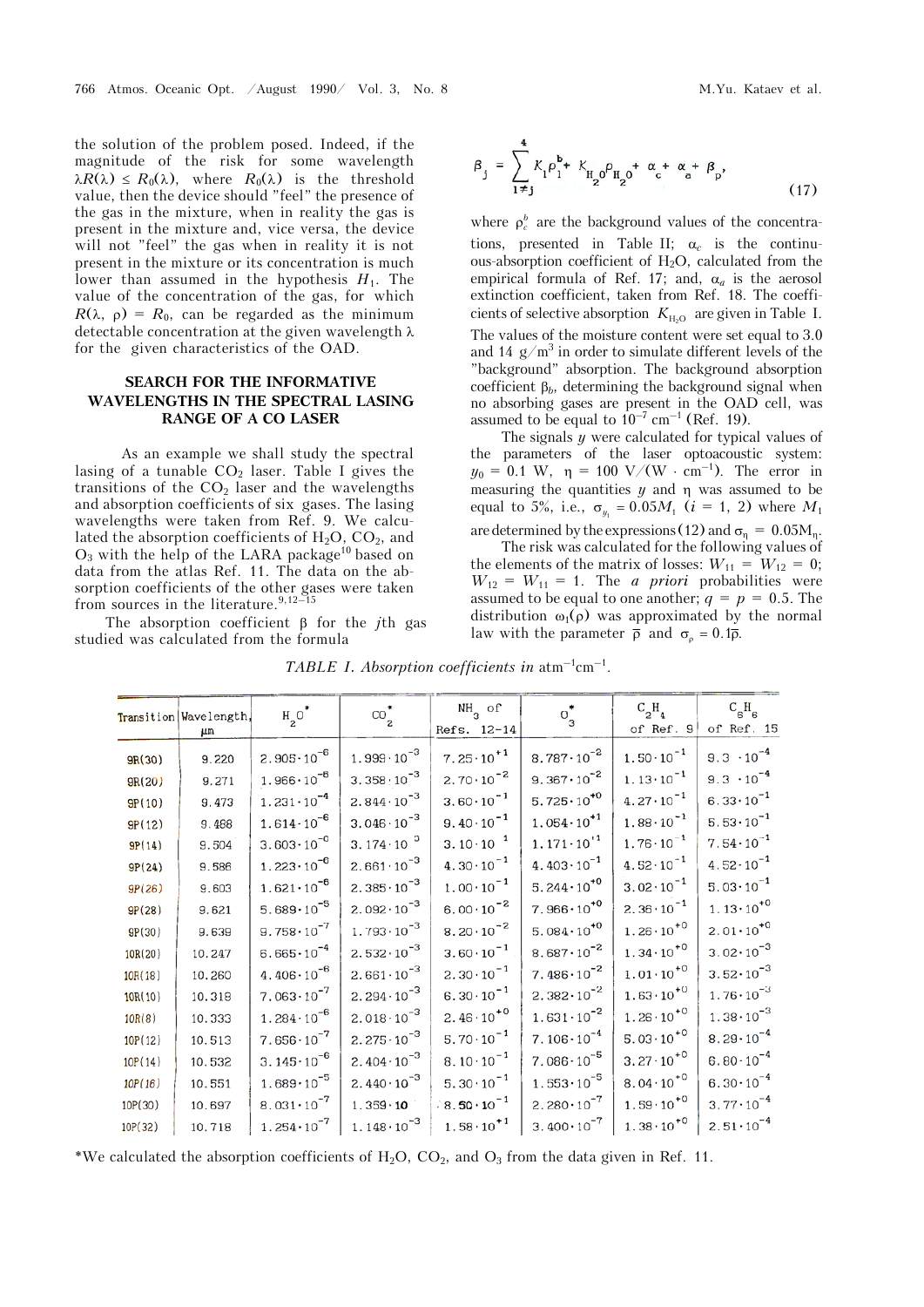| Gas                   | $CO2$ of<br>Ref. 16 | $NH_3$ of $\Big $ O <sub>3</sub> of $\Big $ C <sub>2</sub> H <sub>4</sub> <sup>*</sup> of $\Big $ C <sub>6</sub> H <sub>6</sub> of | Ref. 16   Ref. 16   Ref. 9 |                                          | Ref. 9 |
|-----------------------|---------------------|------------------------------------------------------------------------------------------------------------------------------------|----------------------------|------------------------------------------|--------|
| $\rho^{\rm p}$ , ppmv | 330                 |                                                                                                                                    |                            | $5.0 - 4$   2.66 - 2   2.0 - 2   5.0 - 3 |        |

*TABLE II. The background values of the concentrations of the gases in ppmv*

\*The typical values of the concentrations of  $C_2H_4$  and  $C_6H_6$  are presented in Table II. According to the data in Ref. 9, taken from different sources in the literature, the expected values of the concentrations of the gases  $C_2H_4$  and  $C_6H_6$  in an urban location are equal to (1–100) ppbv and (5–150) ppbv, respectively.

*TABLE III. The concentrations of the gases in ppm for*  $R = 0.05$ *,*  $\delta_y = \delta_{\eta} = 5\%$ *,*  $\delta_{\rho} = 10\%$ *,*  $\beta_b = 10^{-2} \text{ km}^{-1}$ ; *1* –  $\rho_{\text{H}_2\text{O}} = 3 \text{ g/m}^3$ ; *2* –  $\rho_{\text{H}_2\text{O}} = 14 \text{ g/m}^3$ .

| Transi-<br>tion | $\rm{co}_{_2}$       |                      | $NH_{3}$              |        | $\sigma_{3}$ |          | $C_2H_4$ |                          | $C_6H_6$               |       |
|-----------------|----------------------|----------------------|-----------------------|--------|--------------|----------|----------|--------------------------|------------------------|-------|
|                 | 1                    | 2                    | Ť                     | 2      | 1            | 2        | 1        | 2                        | $\boldsymbol{\Lambda}$ | 2     |
| 9R(30)          | $0.956 \cdot 10^{2}$ | $0.317 \cdot 10^{3}$ | $0.505 \cdot 10^{-2}$ | 0.0111 |              |          |          |                          |                        |       |
| 9R(20)          | $0.541 \cdot 10^{2}$ | $0.186 \cdot 10^{3}$ |                       |        |              |          |          |                          |                        |       |
| 9P(10)          | $0.119 \cdot 10^{3}$ | $0.414 \cdot 10^{3}$ |                       |        | 0.0979       | 0.245    |          |                          | 0.952                  | 2.280 |
| 9P(12)          | $0.884 \cdot 10^{2}$ | $0.240 \cdot 10^{3}$ |                       |        | 0.0451       | 0.089    |          | $\overline{\phantom{a}}$ | 1.000                  | 1.840 |
| 9P(14)          | $0.884 \cdot 10^{2}$ | $0.237 \cdot 10^{3}$ |                       |        | 0.0418       | 0.082    |          |                          | 0.764                  | 1.380 |
| 9P(24)          | $0.743 \cdot 10^{2}$ | $0.252 \cdot 10^{3}$ |                       |        |              |          |          | -                        | 0.987                  | 2.030 |
| SP(26)          | $0.980 \cdot 10^{2}$ | $0.297 \cdot 10^{3}$ |                       |        | 0.0796       | 0.170    |          | $\overline{\phantom{0}}$ | 0.907                  | 1.850 |
| 9P(28)          | $0.144 \cdot 10^{3}$ | $0.454 \cdot 10^{3}$ |                       |        | 0.0549       | 0.136    |          |                          | 0.439                  | 1.010 |
| 9P(30)          | $0.133 \cdot 10^{3}$ | $0.399 \cdot 10^{3}$ |                       |        | 0.0724       | 0.166    | 0.3160   | 0.6950                   | 0.200                  | 0.438 |
| 10R(20)         | $0.290 \cdot 10^{3}$ | $0.134 \cdot 10^{4}$ |                       |        |              |          |          |                          |                        |       |
| 10R(18)         | $0.671 \cdot 10^{2}$ | $0.282 \cdot 10^3$   |                       |        |              | $-\cdot$ | 0.4180   | 0.9830                   |                        |       |
| 10R(10)         | $0.776 \cdot 10^{2}$ | $0.326 \cdot 10^{3}$ |                       |        |              | ---      | 0.2350   | 0.5840                   |                        |       |
| 10R(8)          | $0.875 \cdot 10^{2}$ | $0.371 \cdot 10^{3}$ | $0.148 \cdot 10^{+0}$ | 0.3810 |              | ---      | 0.2840   | 0.7390                   |                        |       |
| 10P(12)         | $0.862 \cdot 10^{2}$ | $0.351 \cdot 10^{3}$ |                       |        |              | ---      | 0.0758   | 0.1960                   |                        |       |
| 10P(14)         | $0.147 \cdot 10^{3}$ | $0.403 \cdot 10^{3}$ |                       |        |              | ---      | 0.0121   | 0.0308                   | ---                    |       |
| 10P(16)         | $0.932 \cdot 10^{2}$ | $0.363 \cdot 10^{3}$ |                       |        |              |          | 0.0510   | 0.1330                   |                        |       |
| 10P(30)         | $0.130 \cdot 10^{3}$ | $0.600 \cdot 10^{3}$ |                       |        |              |          | 0.1860   | 0.5870                   |                        |       |
| 10P(32)         | $0.155 \cdot 10^3$   | $0.713 \cdot 10^{3}$ | $0.179 \cdot 10^{-1}$ | 0.0585 |              |          | 0.2140   | 0.7060                   |                        |       |

We shall now analyze the results obtained. Table III gives the values of the gas concentrations, for which the risk  $R$  is equal to 0.05. One can see from Tables II and III that the background concentrations can be detected from the measured optoacoustic signals with a risk of  $0.05$  only for  $CO<sub>2</sub>$  on all transitions of the  $CO<sub>2</sub>$  laser when the moisture content is low in the volume studied; when the moisture content is high, the background  $CO<sub>2</sub>$  can be detected only on ten transitions. It is easy to see that  $H_2O$  is the main gas that interferes with the detection of  $CO<sub>2</sub>$ . This can be seen from Table I — at the transitions of the  $CO<sub>2</sub>$  laser for which  $K_{H<sub>10</sub>}$  assumes its highest values,  $\rho_{CO<sub>2</sub>}$  also assumes its highest values.

The main interfering gases in detecting  $NH<sub>3</sub>$ ,  $O<sub>3</sub>$ ,  $C_2H_4$ , and  $C_6H_6$  are  $H_2O$  and  $CO_2$ . Of the four remaining gases the only gas that can be detected at the background level is  $C_2H_4$  (the transition 10P(14)). On the transitions  $10P(12)$  and  $10P(16)$  the values of the detected concentrations of  $C_2H_4$  are (75.8–196) ppb and (51–133) ppb with moisture content in the air of  $(3-14)$  g/m<sup>3</sup>; for C<sub>6</sub>H<sub>6</sub> we call attention to the transition 9P(30), on which the detected concentrations are equal to (200–438) ppb.

We shall now compare the results obtained with the published data. In Ref. 20 the optoacoustic system is described and the sensitivity with respect to absorption  $\beta_b = 8.42 \cdot 10^{-9}$  cm<sup>-1</sup> is given. However the real sensitivity will be limited by the presence of "background" gases (H<sub>2</sub>O and  $CO<sub>2</sub>$ ) as well as the aerosol component in the gas mixture.

Table IV gives the values of  $\rho_{\min}^p$  for six gases, calculated with the two main background gases present  $-$  H<sub>2</sub>O and CO<sub>2</sub> (columns 6 and 7) (the effect of the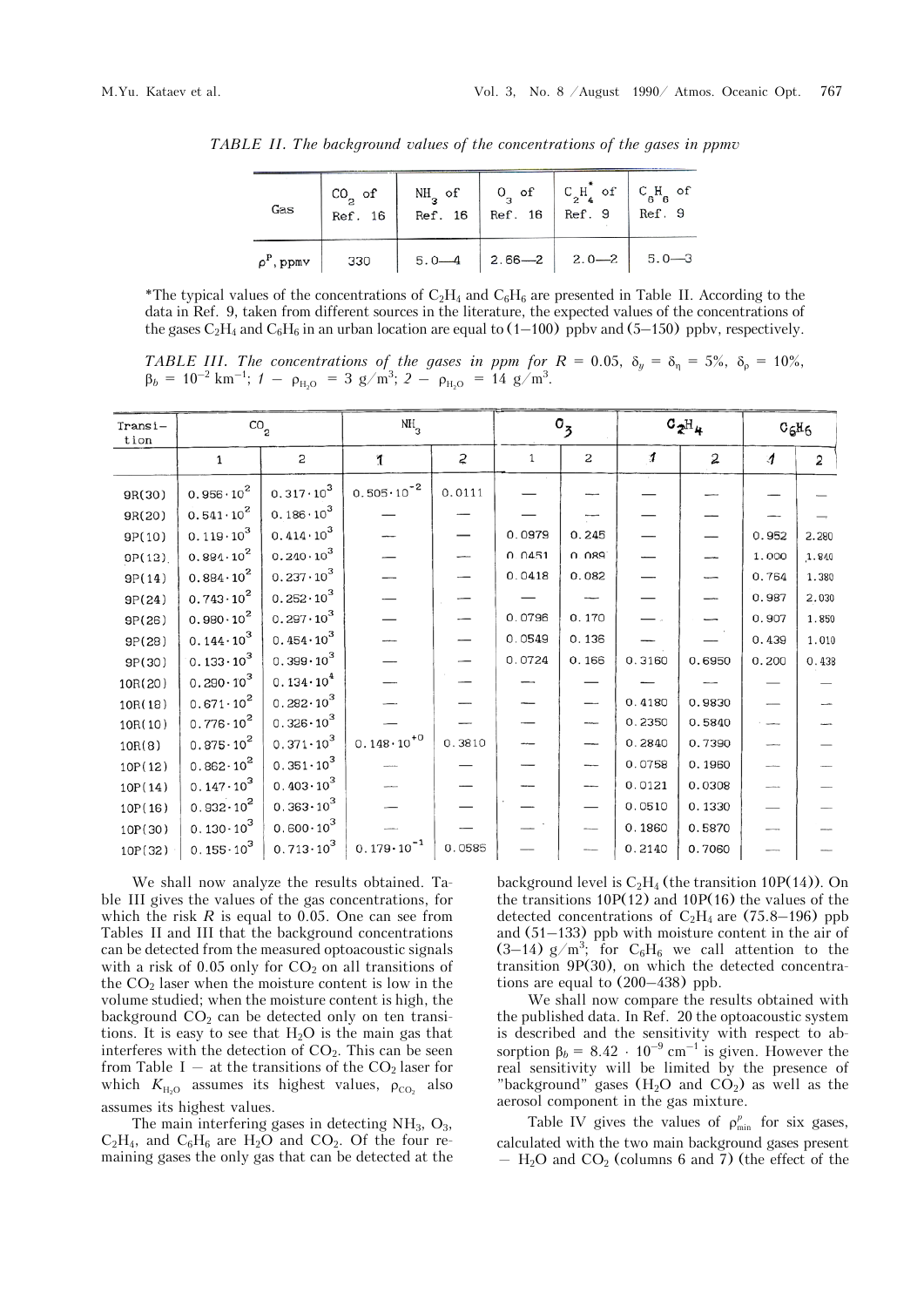others can be neglected) and when atmospheric aerosol is present in the volume studied (columns 4 and 5). In order to make an adequate comparison of the results for  $\rho_{\min}^{\text{p}}$  we employed the absorption coefficients *K* from Ref. 20. Since the concentration of the main "background" gas  $H_2O$  is not indicated in Ref. 20, the values

of  $\rho_{\min}^{\mathrm{p}}$  for  $\rho_{\mathrm{H}_2\mathrm{O}}$ , equal to 3 and 14 g/m<sup>3</sup>, are given in Table IV. One can see that  $\rho_{\min}^e$  (Ref. 20) for five gases (NH<sub>3</sub>, O<sub>3</sub>, C<sub>2</sub>H<sub>4</sub>, C<sub>6</sub>H<sub>6</sub>, and O<sub>2</sub>) fall within our range' of values of  $\rho_{\min}^p$  for  $\rho_{H_2O} = 3$  and 14 g/m<sup>2</sup> and in the presence of the aerosol component (columns 4 and 5).

*TABLE IV. The minimum detectable concentrations of gases,*  $\delta_y = \delta_{\eta} = 5\%$ ,  $\delta_{\rho} = 10\%$ ,  $R = 0.005$ ,  $\beta = \alpha_{H_2O} + \alpha_{CO_2} + \beta_b$ ,  $\beta_b = 10^{-3}$  km<sup>-1</sup>.

| The                            | The                | Κ,<br>$\lfloor cn^{-1}atm^{-1} \rfloor$ |                       | $\rho_{\min}^c$ , ppm | $\rho_{\min}^c$ , ppm                                                                                                                                             | $\rho_{\min}^e$ , ppm |                       |
|--------------------------------|--------------------|-----------------------------------------|-----------------------|-----------------------|-------------------------------------------------------------------------------------------------------------------------------------------------------------------|-----------------------|-----------------------|
| Gas                            | <b>OQG</b><br>line | (Ref.20)                                |                       |                       | $\rho_{H_{2}^{\circ}} = 3g/m^{3} \left  \rho_{H_{2}^{\circ}} - 14g/m^{3} \right  \left  \rho_{H_{2}^{\circ}} - 3g/m^{3} \right  \rho_{H_{2}^{\circ}} = 14g/m^{3}$ |                       | of Ref. 20            |
| $\mathbf{1}$                   | $\overline{2}$     | 3                                       | 4                     | 5                     | 6                                                                                                                                                                 |                       | 8                     |
| $N1$ <sub>3</sub>              | 9R(30)             | 75                                      | $0.453 \cdot 10^{-2}$ | $0.104 \cdot 10^{-1}$ | $0.305 \cdot 10^{-2}$                                                                                                                                             | $0.895 \cdot 10^{-2}$ | $0.110 \cdot 10^{-1}$ |
| $O_{3}$                        | 9P(8)              | 12.7                                    | $0.326 \cdot 10^{-1}$ | $0.703 \cdot 10^{-1}$ | $0.229 \cdot 10^{-1}$                                                                                                                                             | $0.605 \cdot 10^{-1}$ | $0.665 \cdot 10^{-1}$ |
| $C_{2}H_{4}$                   | 10P(14)            | 29.1                                    | $0.127 \cdot 10^{-1}$ | $0.338 \cdot 10^{-1}$ | $0.967 \cdot 10^{-2}$                                                                                                                                             | $0.308 \cdot 10^{-1}$ | $0.263 \cdot 10^{-1}$ |
| $\frac{C_{\beta}H_{\beta}}{B}$ | 9P(28)             | 2.0                                     | $0.204 \cdot 10^{+0}$ | $0.529 \cdot 10^{+0}$ | $0.144 \cdot 10^{+0}$                                                                                                                                             | $0.468 \cdot 10^{+0}$ | $0.423 \cdot 10^{+0}$ |
| $S_0$                          | 9R(30)             | 0.11                                    | $0.309 \cdot 10^{+1}$ | $0.712 \cdot 10^{+1}$ | $0.208 \cdot 10^{+1}$                                                                                                                                             | $0.610 \cdot 10^{+1}$ | $0.770 \cdot 10^{+1}$ |
| $SF_{6}$                       | 9R(30)             | 563.5                                   | $0.603 \cdot 10^{-3}$ | $0.139 \cdot 10^{-2}$ | $0.405 \cdot 10^{-3}$                                                                                                                                             | $0.119 \cdot 10^{-2}$ | $0.150 \cdot 10^{-2}$ |

\*The values of  $\rho_{\min}^e$  were obtained using  $\beta^* = \beta + \alpha_a$ , where  $\alpha_a$  is the aerosol extinction coefficient, taken from Ref. 18.

*TABLE V. The limiting detectable concentrations of gases compared with the data of Ref. 9,*  $\delta_y = \delta_\eta = 5\%, \delta_\rho = 10\%, \beta = \beta_b.$ 

| The                | The             | The                   | К,<br>$cm^{-1}atm^{-1}$ | $\rho^P$ (R = 1%), ppb<br>min |                         | $\rho_{\min}^{\text{p}}(R = 5\%)$ , ppb |                     | $\rho_{\min}^e$ , ppb |  |
|--------------------|-----------------|-----------------------|-------------------------|-------------------------------|-------------------------|-----------------------------------------|---------------------|-----------------------|--|
| gas                | transi-<br>tion | wave-<br>length<br>μm | of Ref. 9               | $\beta_{b} = 0.001$           | $\beta_{\rm b} = 0.003$ | $\beta_{b} = 0.001$                     | $\beta = 0.003$     | of Ref. 9             |  |
| $C_2H_4$           | 10P(14)         | 10.532                | 32.6                    | 0.15                          | 0.44                    | 0.08                                    | 0.25                | 0.7                   |  |
| $H2$ O             | $10R(20)$ .     | 10.246                | $7.96 \cdot 10^{-4}$    | 6.05 $\cdot$ 10 $^{3}$        | $1.82 \cdot 10^{4}$     | $3.50 \cdot 10^{3}$                     | $1.07 \cdot 10^{4}$ | $2.0 \cdot 10^{4}$    |  |
| $C_3H_6$           | 9P(22)          | 9.569                 | 7.54                    | 0.64                          | 1.92                    | 0.36                                    | 1.11                | 2.7                   |  |
| $C_3H_3Cl$         | 10P(22)         | 10.611                | 7.29                    | 0.66                          | 1.98                    | 0.38                                    | 1.14                | 2.6                   |  |
| $C_{6}H_{6}$       | 9P(30)          | 9.639                 | 1.81                    | 2.66                          | 7.99                    | 1.53                                    | 4.61                | 10.0                  |  |
| $C_7H_8$           | 9P(36)          | 9.695                 | 1.13                    | 4.26                          | 12.8                    | 2.45                                    | 7.38                | $-20.0$               |  |
| CH <sub>3</sub> OH | 9P(34)          | 9.676                 | 18.1                    | 0.27                          | 0.79                    | 0.15                                    | 0.46                | 1.4                   |  |
| $C_{2}H_{S}$ OH    | 9R(26)          | 9.239                 | 3.77                    | 1.18                          | 3.83                    | 0.73                                    | 2.21                | 6.0                   |  |

The limiting detectable concentrations of gases, determined from the relation  $\rho_{\min}^e$  (Ref. 9) =  $\beta_b/K$ where  $\rho_{\min}^e$  are the experimental values, are presented in Ref. 9;  $\beta_b$  is the background absorption coefficient. The values of  $\beta_b$ , measured by Mayer and Sigrist,  $9$  for synthetic air  $(N_2 + O_2)$  were equal to

 $(1-3) \cdot 10^{-8}$  cm<sup>-1</sup>. Our values of  $\rho_{\min}^p$  are compared in Table V with the data of Ref. 9. The signals were<br>calculated for the following parameters: for the following parameters:  $M_{\eta}/y_0 = 3.5 \text{ V} \cdot \text{cm}/\text{Wt}$  (Ref. 9),  $\beta = \beta_b = 10^{-3}$ ,  $3 \cdot 10^{-3}$  km<sup>-1</sup>. Table V also gives the absorption coefficients *K* from Ref. 9, which were used to cal-